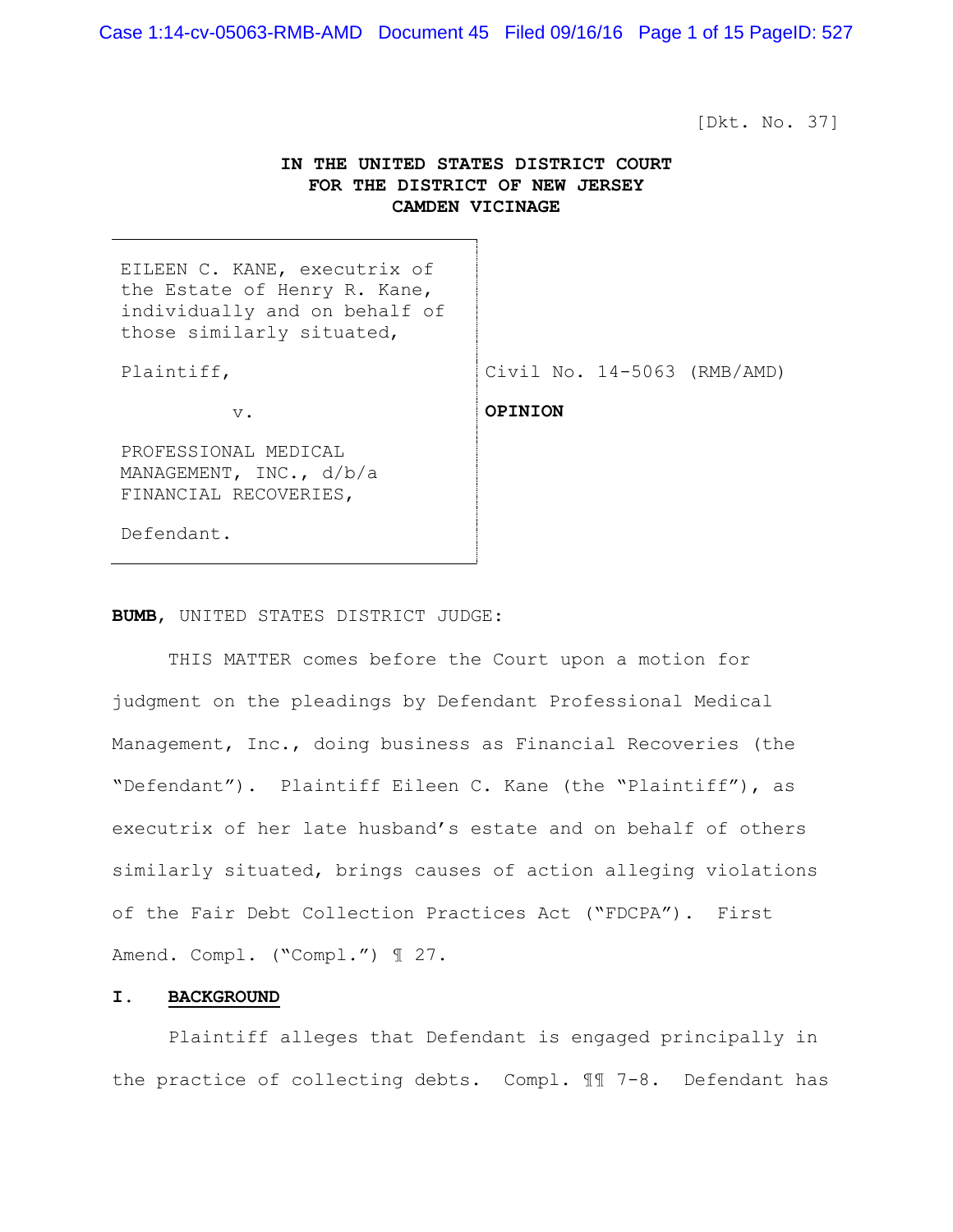asserted that Plaintiff's husband incurred debts to Our Lady of Lourdes Camden for medical services provided to him. Id. ¶ 11. These debts, which Defendant contends are in default, were "placed with, obtained by or assigned" to Defendant for the purpose of collection. Id. ¶¶ 12-13. Defendant contacted Plaintiff's husband in an attempt to collect the debts by way of letters mailed to him on June 24, 2014, August 5, 2014, and August 8, 2014. Id. ¶ 15 & Exs. A, B, C (the "Debt Collection Letters"). The Debt Collection Letters are largely identical with regard to their substance, and state in material part:

Our Lady of Lourdes Camden has listed your past due account with this office for collection. To avoid further contact from this office regarding your past due account, please send the balance due to our office and include the top portion of this letter with your payment.

Payments can be made by check or credit card. If you wish to pay by credit card, complete and return the appropriate information on the reverse side of this letter. For prompt account resolution, credit and debit card payments can be made by accessing our automated interactive telephone system at **800-220-0260**. For your convenience, this system is available 24 hours a day, seven days a week. Please be advised that a transaction fee of \$5.00 is charged on all credit card payments. This transaction fee is in addition to your actual payment and the fee will not be credited to your account.

If this debt is for medical services and you have insurance that may pay all or a portion of this debt, that information can be submitted by calling **880-220- 0260** or by completing the information on the reverse side of this letter and returning the entire letter to this office.

#### **IMPORTANT CONSUMER NOTICE**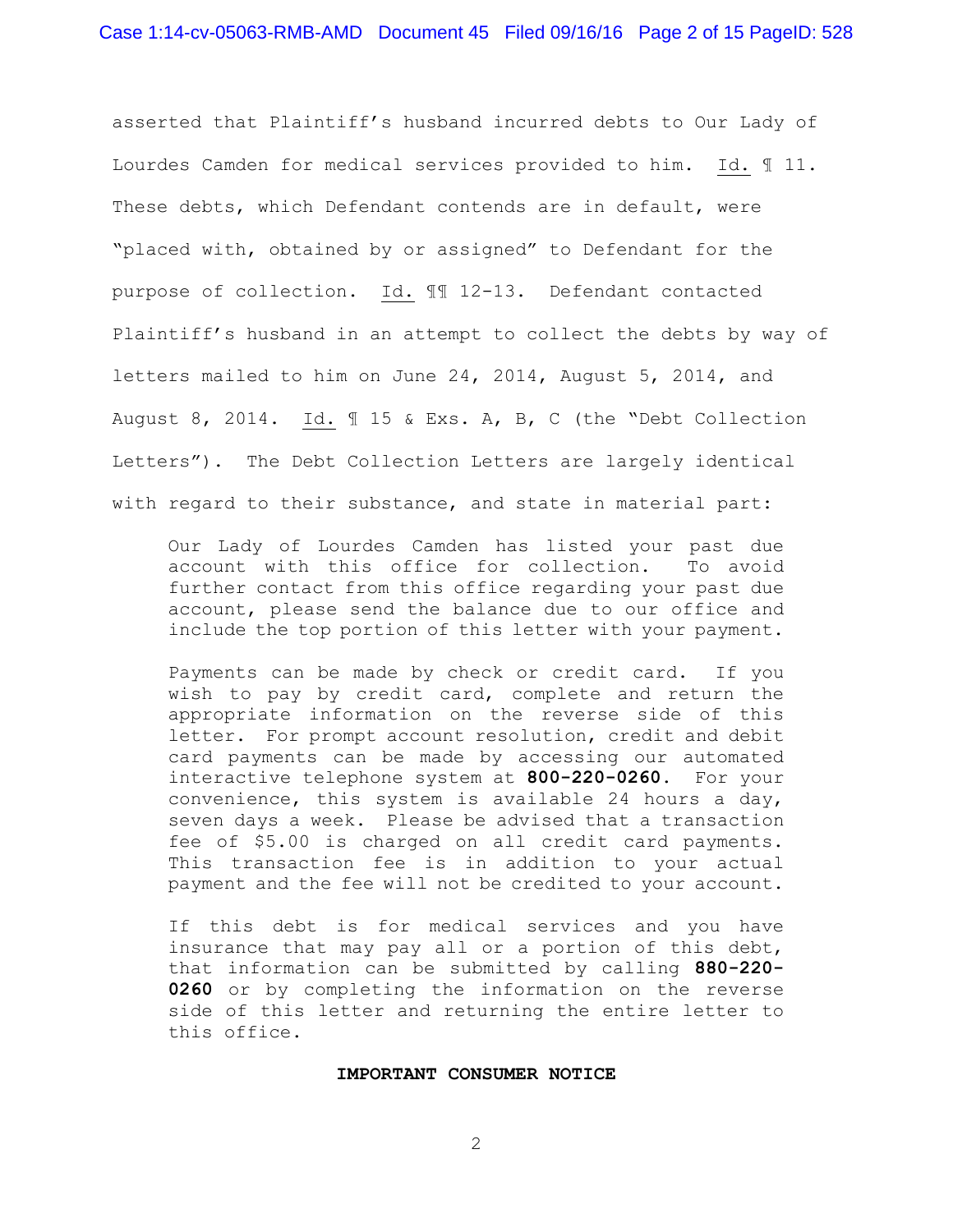**Unless, within 30 days after receipt of this notice, you dispute the validity of the debt or any portion thereof, we will assume the debt to be valid. If, within 30 days after your receipt of this notice, you notify us in writing that the debt or any portion thereof is disputed, we will obtain a verification of the debt or, if the debt is founded upon a judgment, a copy of any such judgment, and we will mail to you a copy of such verification or judgment. If the original creditor is different from the creditor named above, then upon your written request within 30 days after the receipt of this notice we will provide you with the name and address of the original creditor.** 

**This Company is a debt collector. We are attempting to collect a debt and any information obtained will be used for that purpose.** 

Compl. Ex. B (emphasis in original); see also Compl. Exs. A, C. It is these letters, and specifically the language reading "To avoid further contact from this office regarding your past due account, please send the balance due to our office and include the top portion of this letter with your payment" (the "Contact Sentence") that Plaintiff alleges violate the Fair Debt Collection Practices Act ("FDCPA").

#### **II. LEGAL STANDARD**

 The standard for review of a plaintiff's complaint under Rule 12(c) is identical to that under Federal Rule of Civil Procedure 12(b)(6). See Fed. R. Civ. P. 12(h)(2); see also Turbe v. Gov't of the Virgin Islands, 938 F.2d 427, 428 (3d Cir. 1991). "Dismissal of a complaint pursuant to Rule 12(b)(6) is proper 'only if it is clear that no relief could be granted under any set of facts that could be proved consistent with the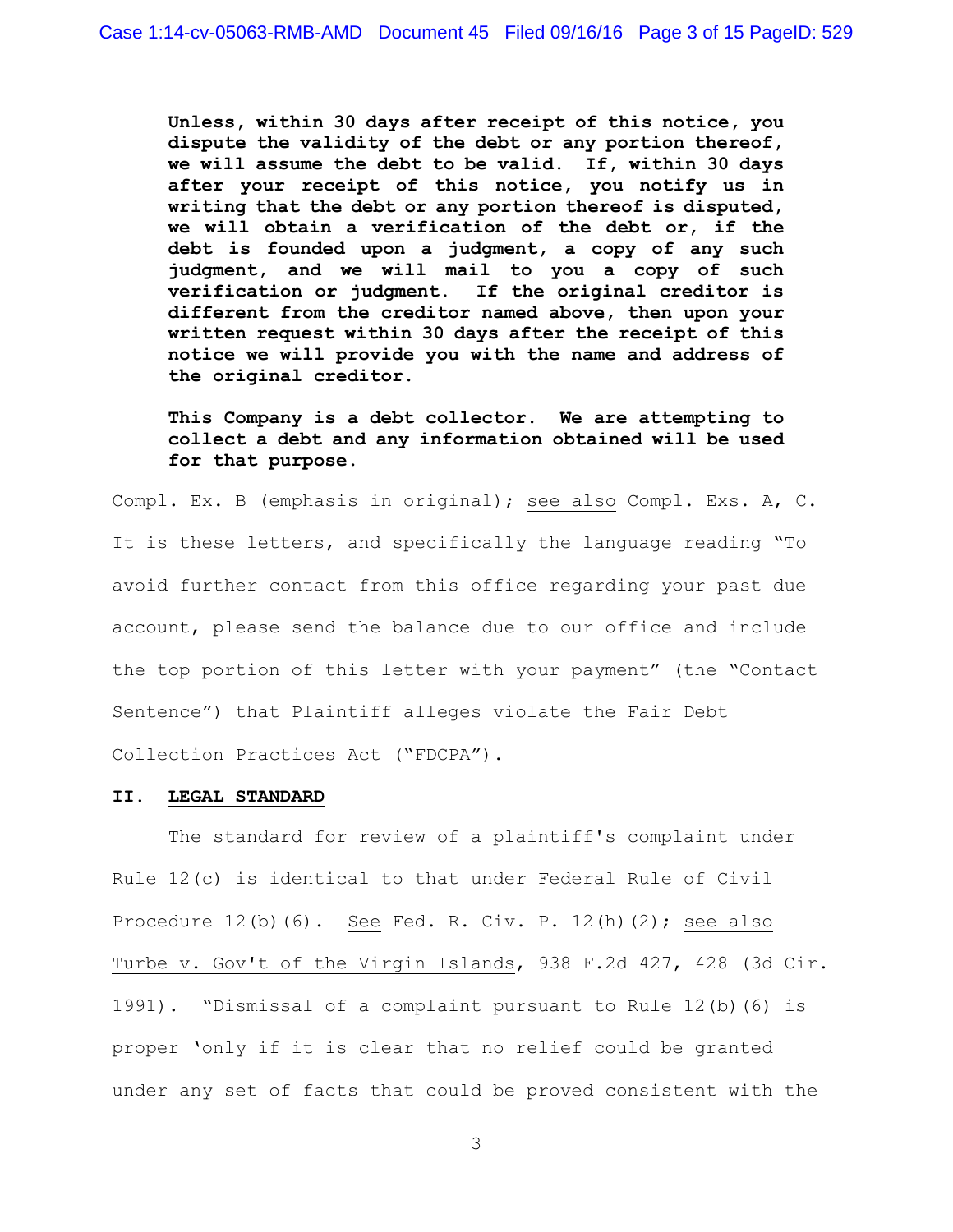allegations.'" Hackensack Riverkeeper, Inc. v. Del. Ostego Corp., 450 F.Supp.2d 467, 484 (D.N.J. 2006) (quoting Hishon v. King & Spalding, 467 U.S. 69, 73 (1984)). The allegations contained in the complaint are to be accepted as true. Cruz v. Beto, 405 U.S. 319, 322 (1972). A plaintiff will also be "given the benefit of every favorable inference that can be drawn from those allegations." Schrob v. Catterson, 948 F.2d 1402, 1405 (3d Cir. 1991). However, the plaintiff must make factual allegations and cannot rely on "conclusory recitations of law." Pennsylvania ex rel. Zimmerman v. Pepsico, Inc., 836 F.2d 173, 179 (3d Cir. 1988).

## **III. ANALYSIS**

÷.

 Plaintiff's Amended Complaint asserts two causes of action, both for alleged violations of the FDCPA.1 First, Plaintiff alleges that the letter violated Section 1692e because it is "false, deceptive and misleading." Pl.'s Br. at 10. Second, Plaintiff alleges that Defendant violated Section 1692g because its debt collection letter contradicts or overshadows the

<sup>1</sup> Typically, "[t]o prevail on an FDCPA claim, a plaintiff must prove that (1) she is a consumer (2) the defendant is a debt collector, (3) the defendant's challenged practice involes an attempt to collect a 'debt' as the Act defines it, and (4) the defendant has violated a provision of the FDCPA in attempting to collect the debt." Douglass v. Convergent Outsourcing, 765 F.3d 299, 3030 (3d Cir. 2014). The only apparent element at issue with regard to both causes of action in this case is the fourth, whether Defendant's conduct violated a provision of the FDCPA.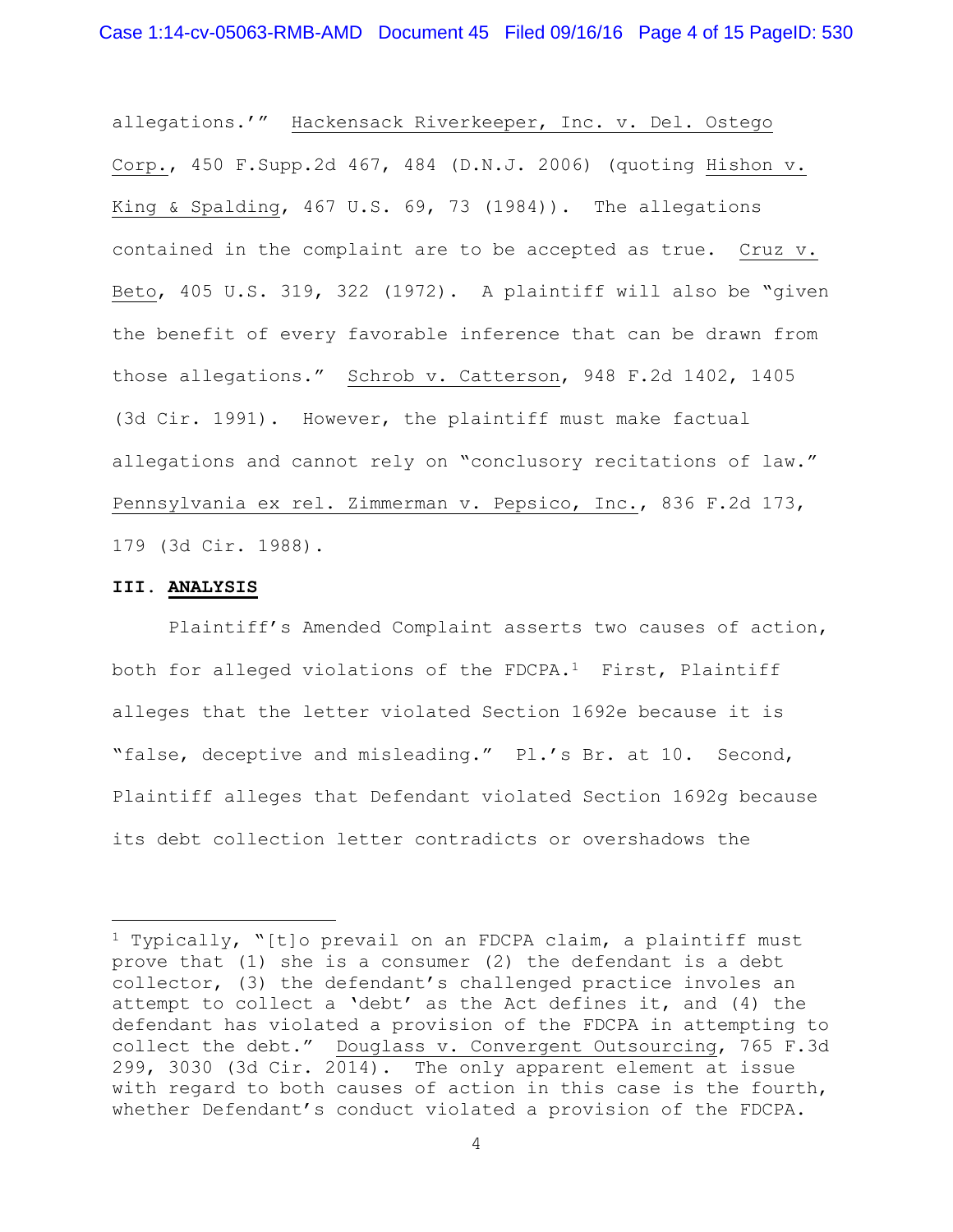Section 1692g notice requirements. Id. at 9. The Court finds that judgment on the pleadings in favor of Defendant is appropriate for both of these claims.

### **A. Section 1692e**

L,

The Court turns first to Plaintiff's claim that the Debt-Collection Letters violated 15 U.S.C. § 1692e ("Section 1692e"). Section 1692e prohibits debt collectors from using "any false, deceptive, or misleading representation or means in connection with the collection of any debt." 15 U.S.C. § 1692e.<sup>2</sup> Specifically, Plaintiff has argued that the Contact Sentence of the Debt Collection Letter is misleading and deceptive. Plaintiff contends that this sentence viewed in context creates the impression that the least sophisticated consumer cannot cease being contacted by Defendant unless they pay their debt, and the least sophisticated consumer "is left to resigning himself to ongoing calls and letters until he can pay the debt." Pl.'s Br. 8. According to Plaintiff, this is a misrepresentation of the debtor's rights, as the debtor could write Defendant and inform it that he or she refuses to pay the debt or wishes to cease communications. Id. at 9. If the

<sup>2</sup> Section 1692 also lays out a non-exhaustive list of conduct that amounts to a violation of Section 1692e. Plaintiff claims Defendant's conduct violation subsection (e) which prohibits "[t]he use of any false representation or deceptive means to collect or attempt to collect any debt or to obtain information concerning a consumer." 15 U.S.C. § 1692e(10).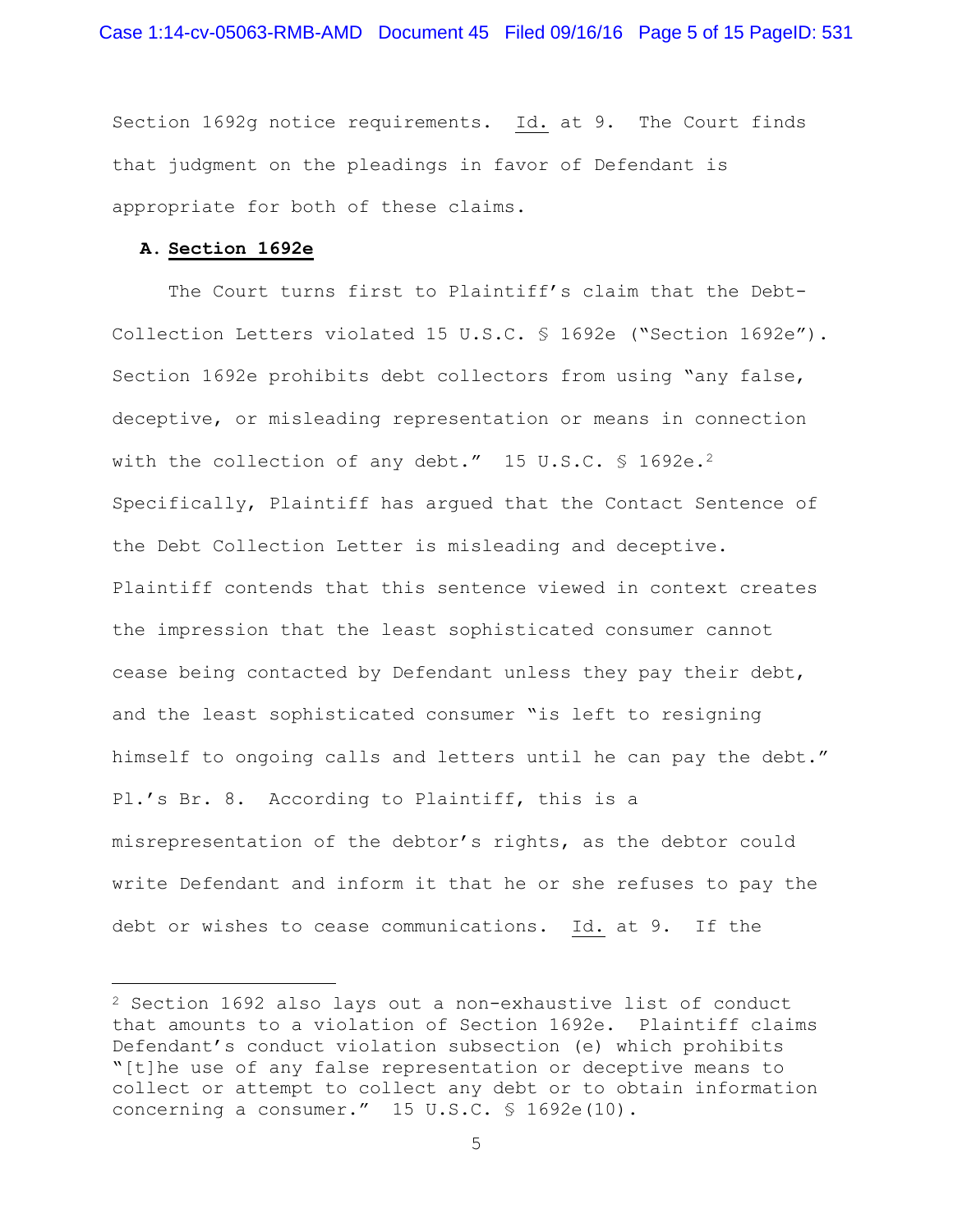consumer availed him or herself of those options, contact from the debt collector would cease, with some exceptions. 15 U.S.C. 1692c(c). A debtor could also make use of the 30-day validation procedure, during which time the debt collector is required to cease collection of the debt. 15 U.S.C. § 1692g(b).

 The Third Circuit has explained that a debt-collection letter "is deceptive when it can be reasonably read to have two or more different readings, one of which is accurate." Brown v. Card Serv. Ctr., 464 F.3d 450, 455 (3d Cir. 2006) (quoting Wilson v. Quadramed, 225 F.3d 350, 354 (3d Cir. 2000)). In order to be actionable under 1692e, the misstatements must be material. Jensen v. Pressler & Pressler, 791 F.3d 413, 416 (3d Cir. 2015).

 Collection communications analyzed under the FDCPA are analyzed from the perspective of the least sophisticated debtor, and whether particular language in a collection letter violates the FDCPA is a question of law. Jensen v. Pressler & Pressler, 791 F.3d 413, 418 & n.5 (3d Cir. June 30, 2015). "Although the least sophisticated debtor standard is 'lower than the standard of a reasonable debtor,' it 'preserv[es] a quotient of reasonableness and presume[es] a basic level of understanding and willingness to read with care.'" Id. (quoting Rosenau v. Unifun Corp., 539 F.3d 218, 221 (3d Cir. 2008)). Indeed, the FDCPA "prevents liability for bizarre or idiosyncratic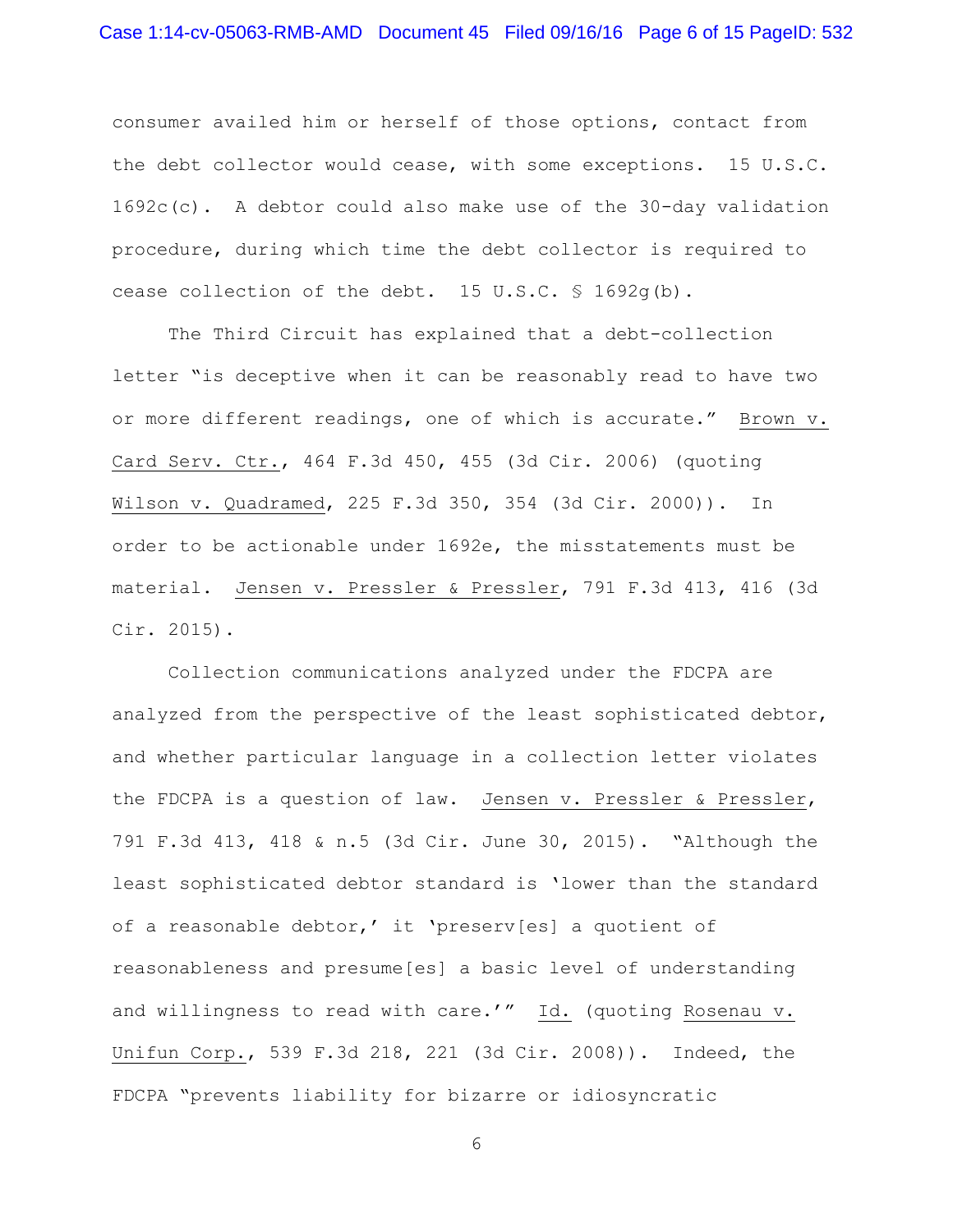interpretations of collection notices . . . ." Wilson, 225 F.3d at 354-55 (internal quotation marks and citation omitted).

 Of particular importance to this case, in Szczurek v. Professional Management Inc., 627 Fed. Appx. 57 (3d Cir. Oct. 1, 2015), the Third Circuit recently addressed – in a nonprecedential opinion – an identical debt collection letter from Defendant to a different plaintiff.<sup>3</sup> In that case, reviewing the same sentence of the same debt collection letter from the same defendant, the Third Circuit ultimately held that the letter did not violate Section 1692e. In ruling that the challenged language was not deceptive or misleading, the Third Circuit held: "[W]e do not agree that the [challenged sentence], whether viewed alone or in context, creates the impression that the only way for the consumer to stop [the defendant] from making further contact is to pay the specified balance." Szczurek, 627 Fed. Appx. at 61-62. Instead, the court concluded that even to the least sophisticated consumer, "[t]he clear import of the sentence is to inform the consumer that [the defendant] will continue its collection efforts until successful — not to advise him of the FDCPA's various mechanisms for precluding collector contact." Id. at 62. Reasoning through the case in this

÷.

 $3$  Indeed, due to the similarity of the letters at issue, an unopposed motion to stay was granted pending the outcome of Szczurek before the Third Circuit. May 28, 2015 Order Granting Def.'s Mot. to Stay [Dkt. No. 28.]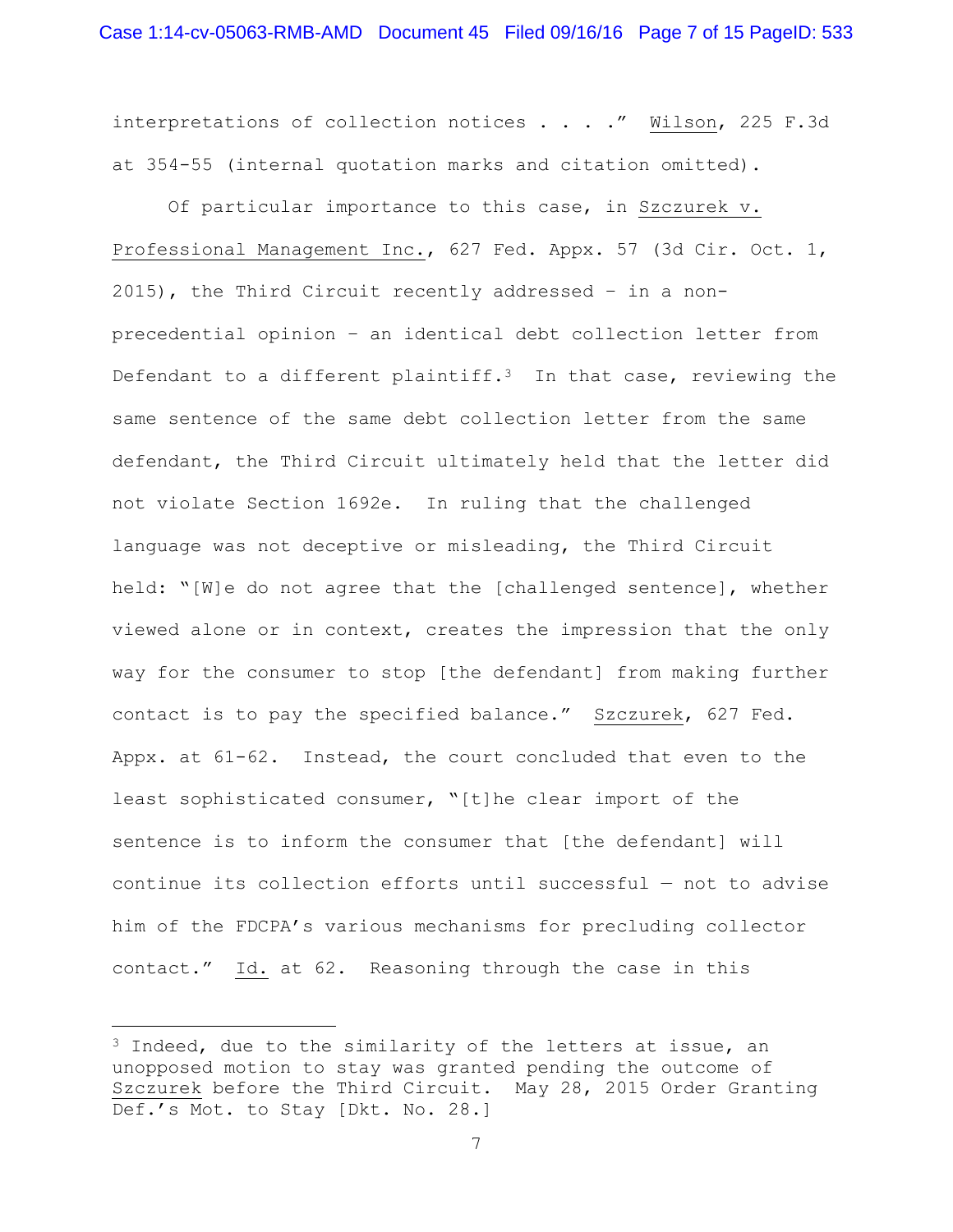manner, the Third Circuit affirmed the District Court's granting of the defendant's motion for judgment on the pleadings. Id.

 Plaintiff does not distinguish Szczurek from the case at bar, but rather argues that, because it is non-precedential and its reasoning "is incomplete and difficult to follow[,]" this Court should not apply it.<sup>4</sup> To be sure, non-precedential opinions of the Third Circuit are not binding upon this Court. See, e.g., In re Mercedes-Benz Tele Aid Contract Litig., 267 F.R.D. 113, 138 (explaining that non-precedential opinion under I.O.P. 5.7 was not binding upon the court) (citing In re Grand Jury Investig., 445 F.3d 266, 276 (3d Cir. 2006) (explaining that non-precedential opinions "are not precedents for the district courts of this circuit")). Nevertheless, this Court is certainly permitted to consider and find persuasive their reasoning. See, e.g., U.S. v. Barney, 792 F. Supp. 2d 725, 729 (D.N.J. 2011) ("[D]istrict court may rely on non-precedential opinions as strongly persuasive authority"); cf. City of Newark v. U.S. Dep't of Labor, 2 F.3d 31, 33 n.3 (3d Cir. 1993) ("Although we recognize that this unpublished opinion lacks precedential authority, we nonetheless consider persuasive its

i<br>L

<sup>&</sup>lt;sup>4</sup> The Third Circuit has noted in I.O.P. 5.7, that "[t]he court by tradition does not cite to its not precedential opinions as authority. Such opinions are not regarded as precedents that bind the court because they do not circulate to the full court before filing." 3d Cir. I.O.P. 5.7 (2015).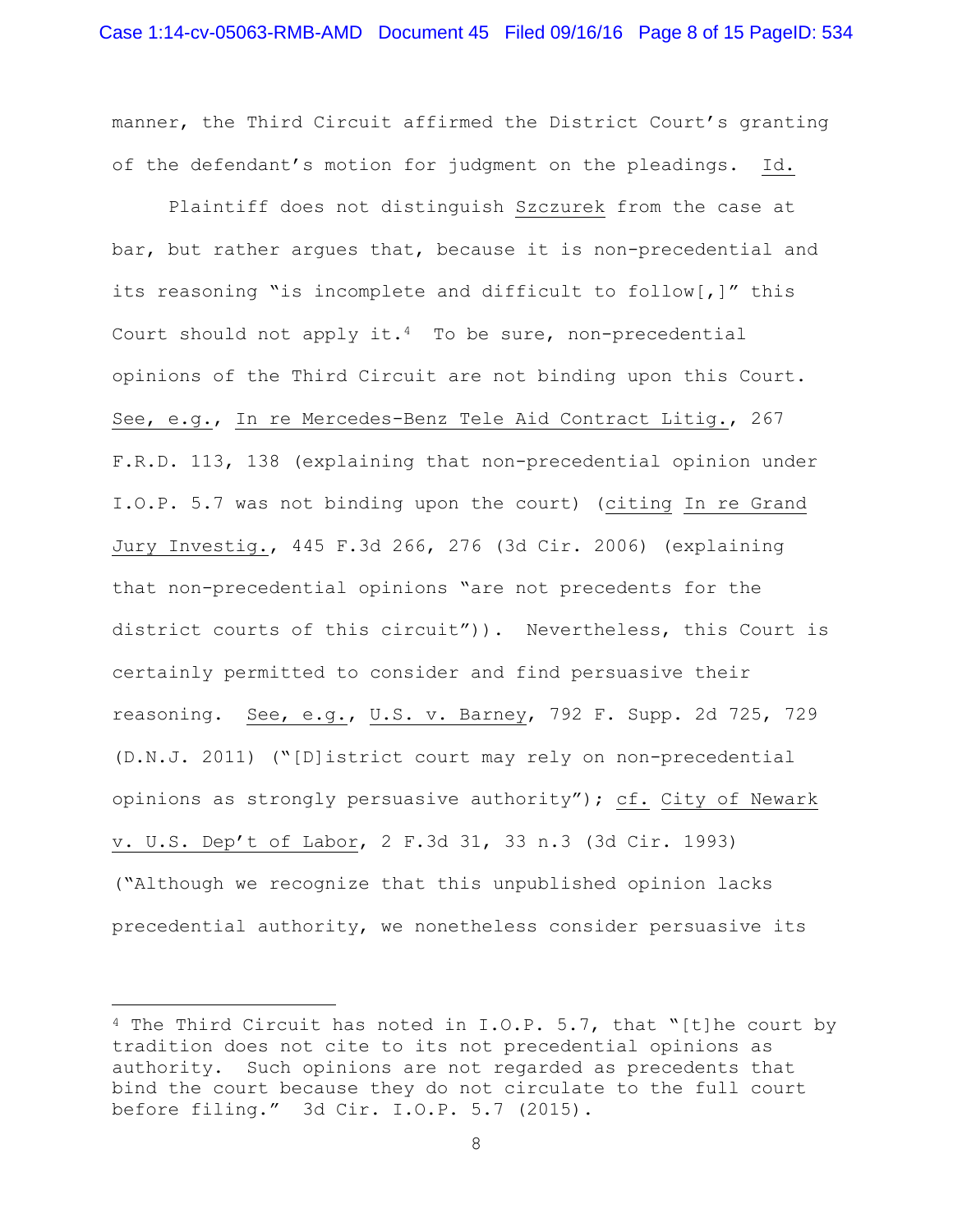evaluation of a factual scenario virtually identical to the one before us in this case[.]"). Accordingly, the Court does not consider itself bound to apply the holding in Szczurek as it would if that opinion had been precedential, but nevertheless identifies the obvious reality that a very recent nonprecedential Third Circuit opinion analyzing identical language, in the context of an identical claim against the identical defendant, has the potential to be persuasive.

 Indeed, this Court is not inclined to deviate from the reasoning of Sczurek. Reading the challenged language in context, or by itself, the Court finds it does not mislead even the least sophisticated debtor into believing the only mechanism by which they may stop contact from Defendant is by way of paying their debt, it merely states that the Defendant is seeking to collect a debt and will follow through on that process until completion. It does not suggest in form or substance that there are no other ways to cease communication. Moreover, looking to the context of the letter, the 30-day validation procedure is outlined for the reader in bold typeface below the Contact Sentence, which is in plain typeface. Compl. Exs. A, B, C. The validation procedure also appears below the heading "IMPORTANT CONSUMER NOTICE" in all capital letters and bolded typeface. Id. As the District Court noted in Szczurek, "[t]he least sophisticated debtor is not the least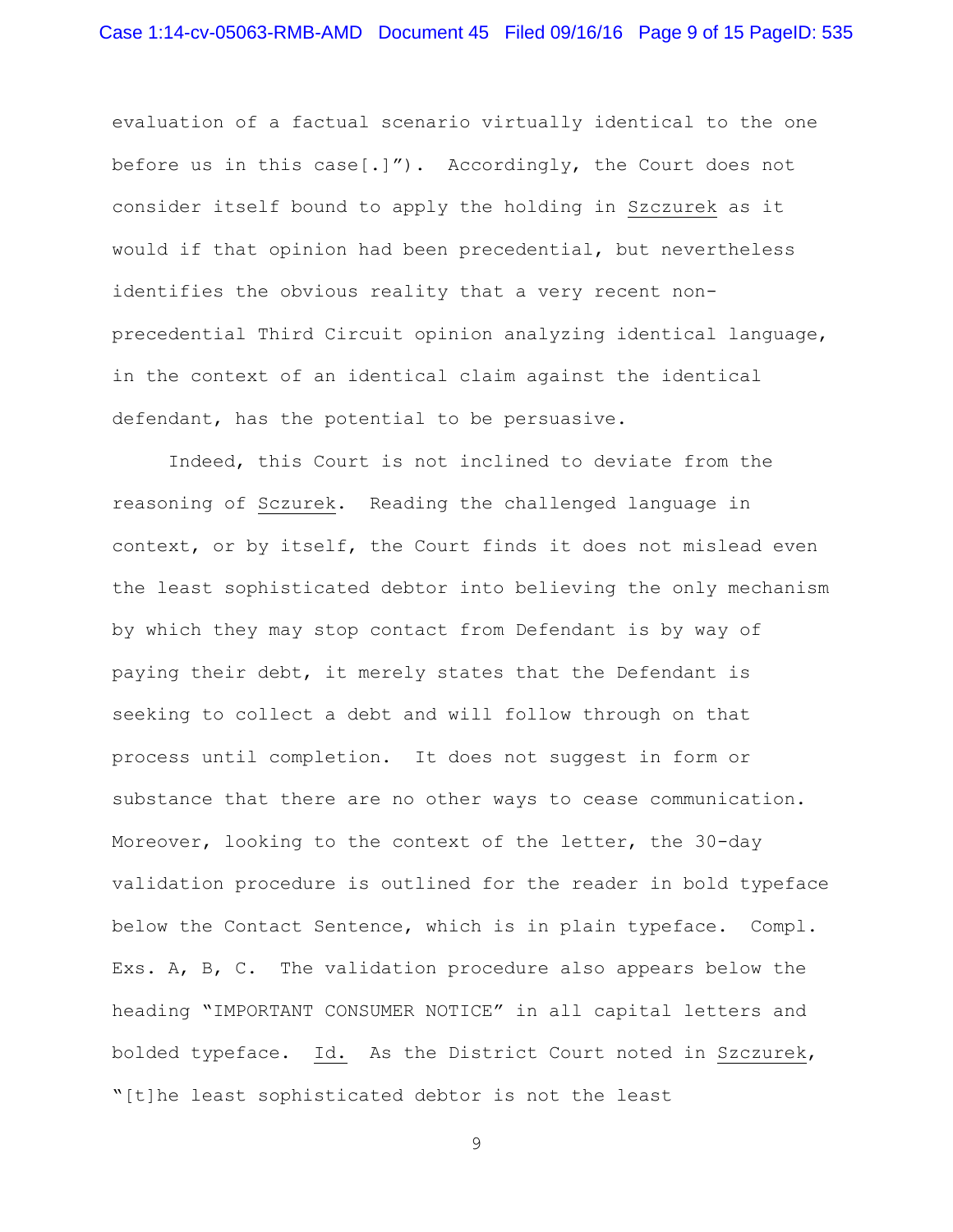sophisticated, selectively-reading debtor[.]" Szczurek v. Professional Mgmt., 59 F. Supp. 3d 721, 727 (E.D. Pa. Nov. 17, 2014). "Even the least sophisticated debtor is bound to read collection notices in their entirety." Campuzano-Burgos v. Midland Credit Mgmt., Inc., 550 F.3d 294, 299 (3d Cir. 2008).

 The Court is also unpersuaded that it should apply the alternative authority relied upon by Plaintiff. Plaintiff cites to a speaking Order and Opinion entered in Williams v. The CBE Grp., Inc., Civ. No. 11-3680 (D.N.J. Dec. 22, 2011) [ECF No. 22], which dealt with a debt collection letter stating:

To prevent further phone calls and receiving future letters in regards to this matter, please bring your account current though one of the payment options below. We are here to assist you in this matter.

Compl. Ex. 1, Williams v. The CBE Grp., Inc., Civ. No. 11-3680 (D.N.J. June 24, 2011) [ECF No. 1]. The letter went on to provide an itemized list of three payment options, circumscribed in a rectangle, for making payment. In deciding a motion for judgment on the pleadings, the court ruled that "a 'least sophisticated debtor' could interpret this language as meaning the *only* way to prevent future calls and letters *or* as one of *multiple* ways of preventing future collection efforts and therefore Plaintiff will be permitted to proceed with his § 1692e claim." Slip Op. 3. As an initial matter, Williams was decided prior to Szczurek, and thus the Williams court did not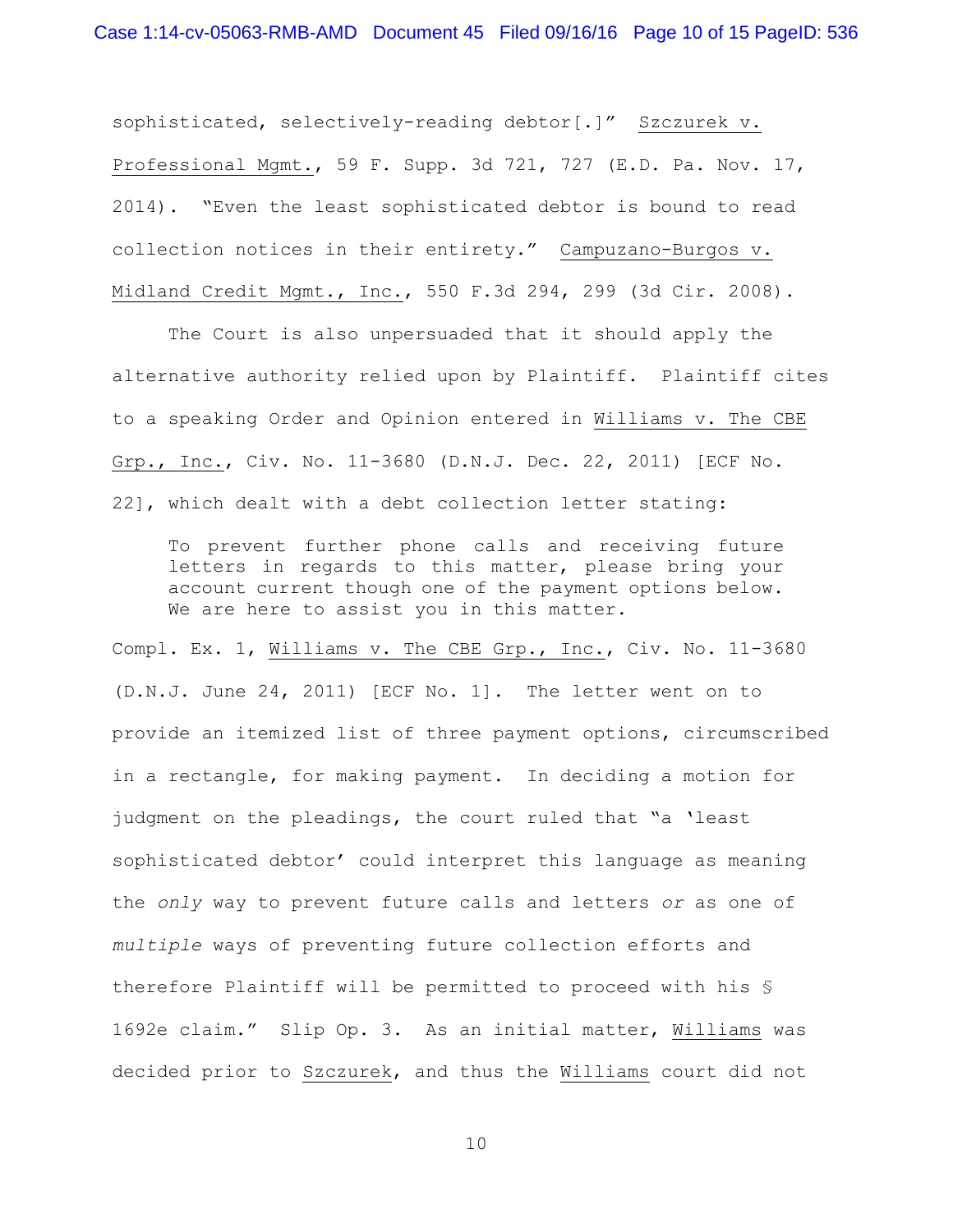have the benefit of Sczurek's reasoning. On the other hand, Williams was cited to the Szczurek panel, Brief of Appellant 15 n.21, Szczurek v. Professional Management, Inc., No. 14-4775 (3d Cir. Feb. 23, 2015), and was not ultimately relied upon by the panel. Moreover, as to the merits of the decision, the Court finds the language in Williams – enumerated, bolded "options" offset in a box – to be far more suggestive of the fact that the plaintiff there only had "options" limited to those enumerated. There is no suggestion in the Contact Sentence of the instant case that Plaintiff's husband was limited to paying the debt to proceed or cease contact from Defendant.

 As Plaintiff has failed to state a claim under Section 1692e, Defendant's motion for judgment on the pleadings is GRANTED with regard to that claim.

#### **B. Section 1692g**

 Plaintiff additionally brings a cause of action under 15 U.S.C. § 1692g ("Section 1692g"). Pursuant to Section 1692g, a notice of debt must contain specific information. Specifically, "[w]ithin five days after the initial communication with a consumer in connection with the collection of any debt, a debt collector shall, unless the following information is contained in the initial communication or the consumer has paid the debt, send the consumer a written notice containing[:]

(1) the amount of the debt;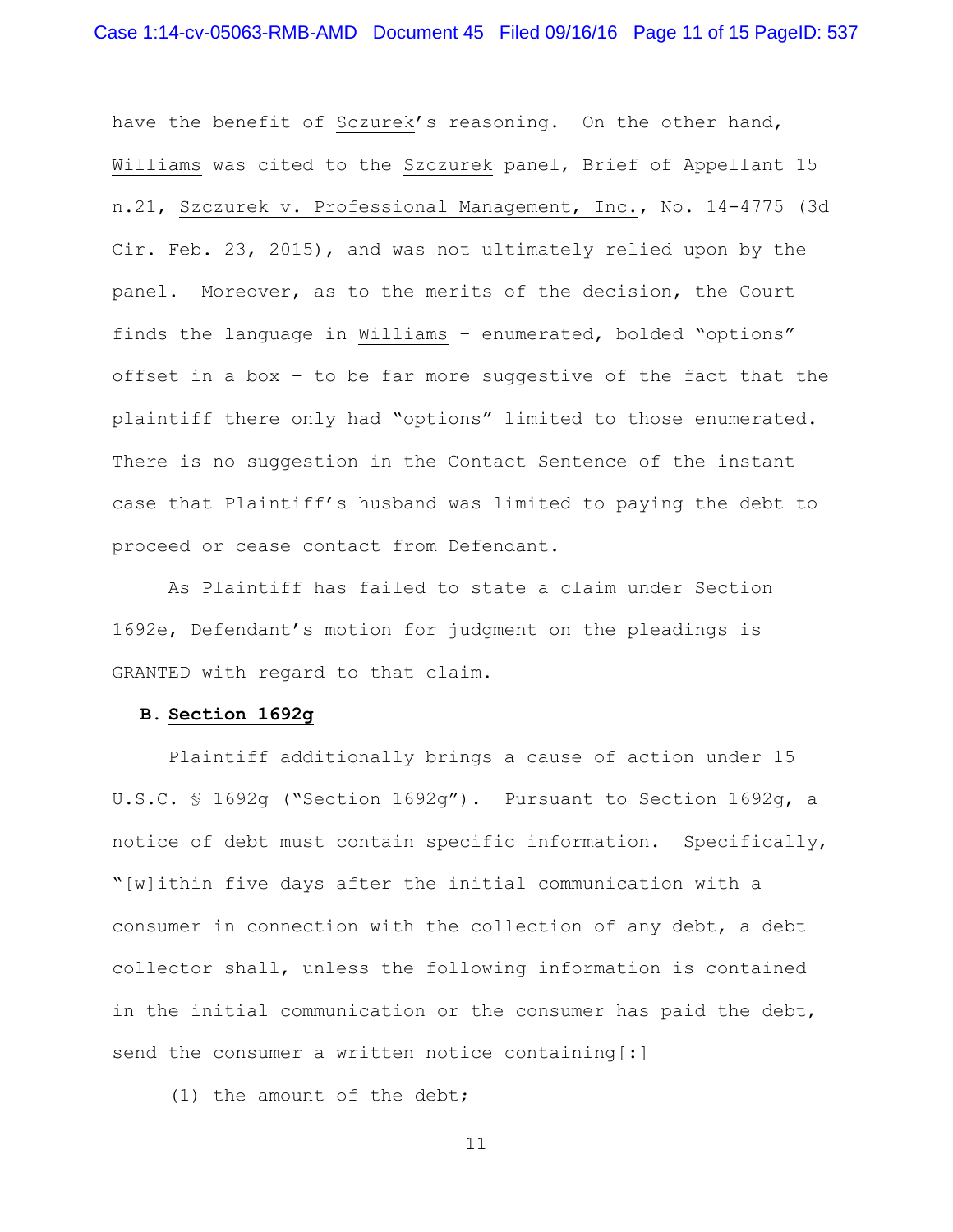(2) the name of the creditor to whom the debt is owed;

(3) a statement that unless the consumer, within thirty days after receipt of the notice, disputes the validity of the debt, or any portion thereof, the debt will be assumed to be valid by the debt collector;

(4) a statement that if the consumer notifies the debt collector in writing within the thirty-day period that the debt, or any portion thereof, is disputed, the debt collector will obtain verification of the debt or a copy of a judgment against the consumer and a copy of such verification or judgment will be mailed to the consumer by the debt collector; and

(5) a statement that, upon the consumer's written request within the thirty-day period, the debt collector will provide the consumer with the name and address of the original creditor, if different from the current creditor."

15 U.S.C.A. § 1692g(a). Thereafter, "[a]ny collection

activities and communication during the 30-day period may not overshadow or be inconsistent with the disclosure of the consumer's right to dispute the debt or request the name and address of the original creditor." Id. at § 1692q(b). Plaintiff contends that the Contact Sentence is inconsistent with or overshadows the consumer's validation rights. Specifically, it is argued, a debtor could avoid further contact by making use of his right to validation, not just by paying the debt.

 The Court disagrees with Plaintiff. As the District Court in Szczurek ruled, "The notice states clearly – under a prominent heading, in bold face type – that the debtor has multiple options, and the least sophisticated debtor reading the notice in its entirety would understand that." Szczurek, 59 F.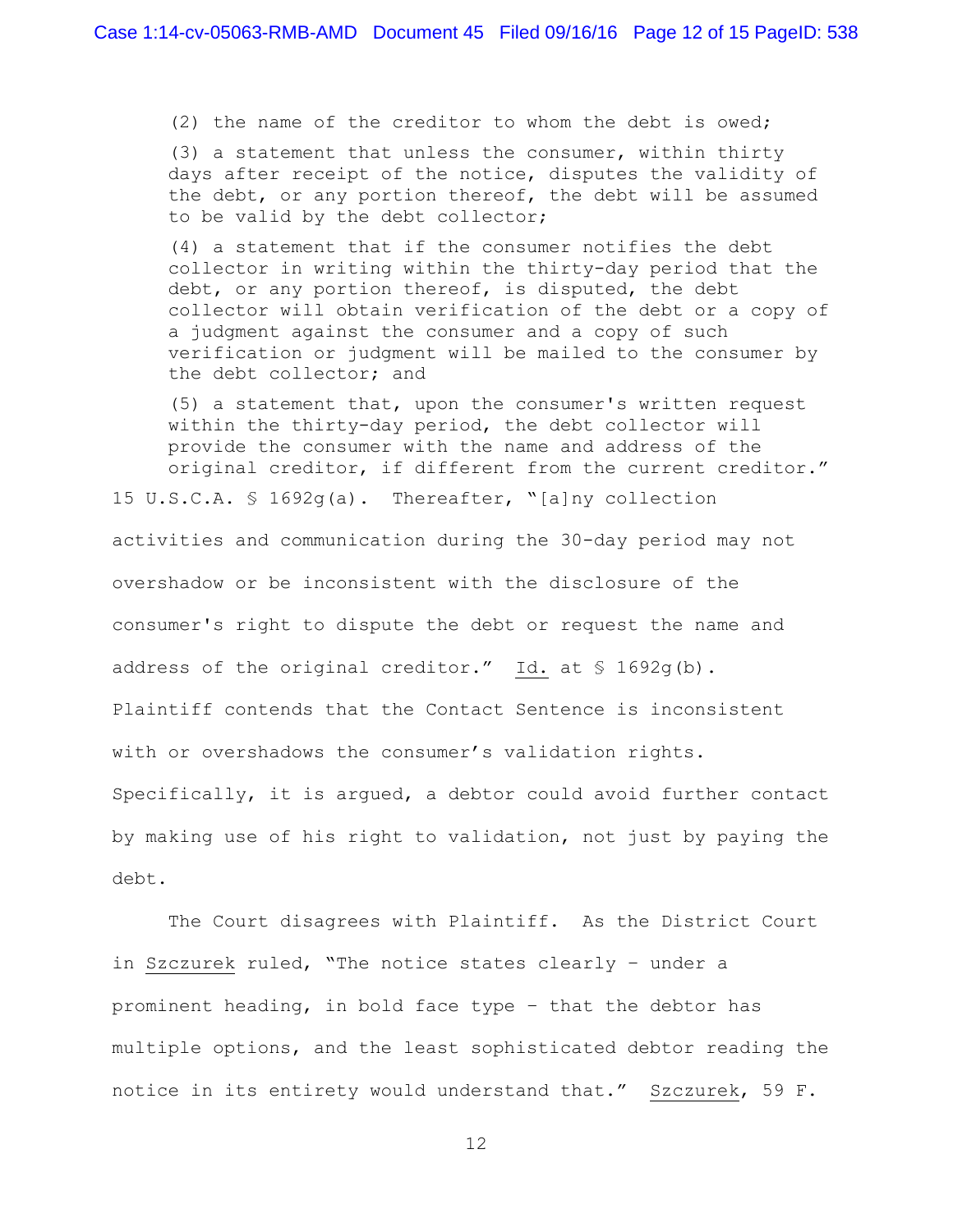Supp. 3d at 728. Nothing in the notice demands payment in shorter than 30 days, nor was Plaintiff's husband encouraged to waive any rights or were any specific actions "threatened for nonpayment." Wilson, 225 F.3d at 360. Indeed, with regard to Section 1692g, this Court finds the Contact Sentence similar to the language in Wilson – "We shall afford you the opportunity to pay this bill immediately and avoid further action against you." Id. at 352. That language was held not to overshadow or contradict the validation notice, and neither does the contested language in this case. Id. at 361 ("We hold, therefore, that neither the form nor the substance of [the defendant's] leter overshadowed or contradicted the validation notice.").

Again, the Court is unpersuaded by Plaintiff's cited authority. In Oberther v. Midland Credit Mgmt., 45 F. Supp. 3d 125 (D. Mass. 2014), the challenged language contained a different variation of "cease contact" language:

**What do you need to do to stop this process from continuing?** 

- 1) Mail in \$500 and call to set up your remaining payments.
- 2) Call us to see how to qualify for discounts and payment plains.

Id. at 127. The 30-day debt validation procedure was explained on the reverse side of the page. Id. While vaguely similar, the Court finds the language in this case to be meaningfully distinguishable. As an initial matter, by itemizing the list of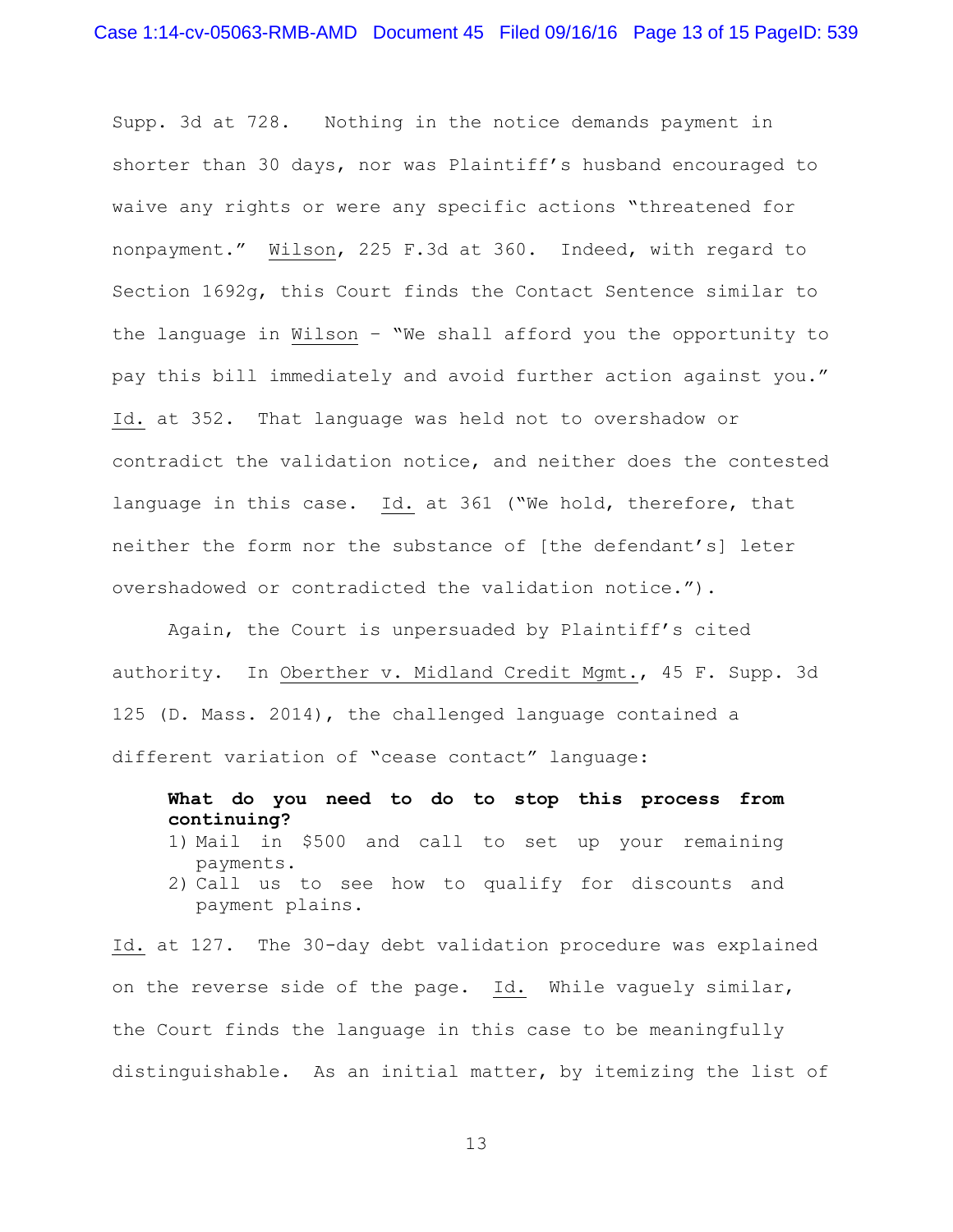options and "[b]y providing only two options for preventing referral of the account to an attorney, without providing the additional option of disputing the debt, the clear implication is that the plaintiff can stave off suit only by ignoring her validation rights and making payment or, in this case, calling Midland Credit." Id. at 132. Furthermore, the use of the word "need" suggests that not only that the two listed options are the debtor's only choices, id., but also that the debtor's use of one of the two is mandatory, thereby overshadowing the debtvalidation procedure. The Contact Sentence appears on the same page as the 30-day debt validation procedure and in a less prominent typeface. The Contact Sentence also contains no implication that the only way to proceed is by mailing the owed amount to Defendant. As such, the Court rules that the Contact Sentence does not contradict or overshadow the Section 1692g validation notice.<sup>5</sup>

 In light of the above, Plaintiff has failed to state a claim for violation of Section 1692g. As such, Defendant's motion for judgment on the pleadings with regard to this cause of action is GRANTED.

L,

<sup>5</sup> For similar reasons to those mentioned with regard to Section 1692e, the Court is unpersuaded of the Williams rulings applicability to the facts at bar with regard to Section 1692g. To wit, that opinion predates Szczurek and dealt with language that was far more definitive in limiting a debtor's rights to cease collection communications.